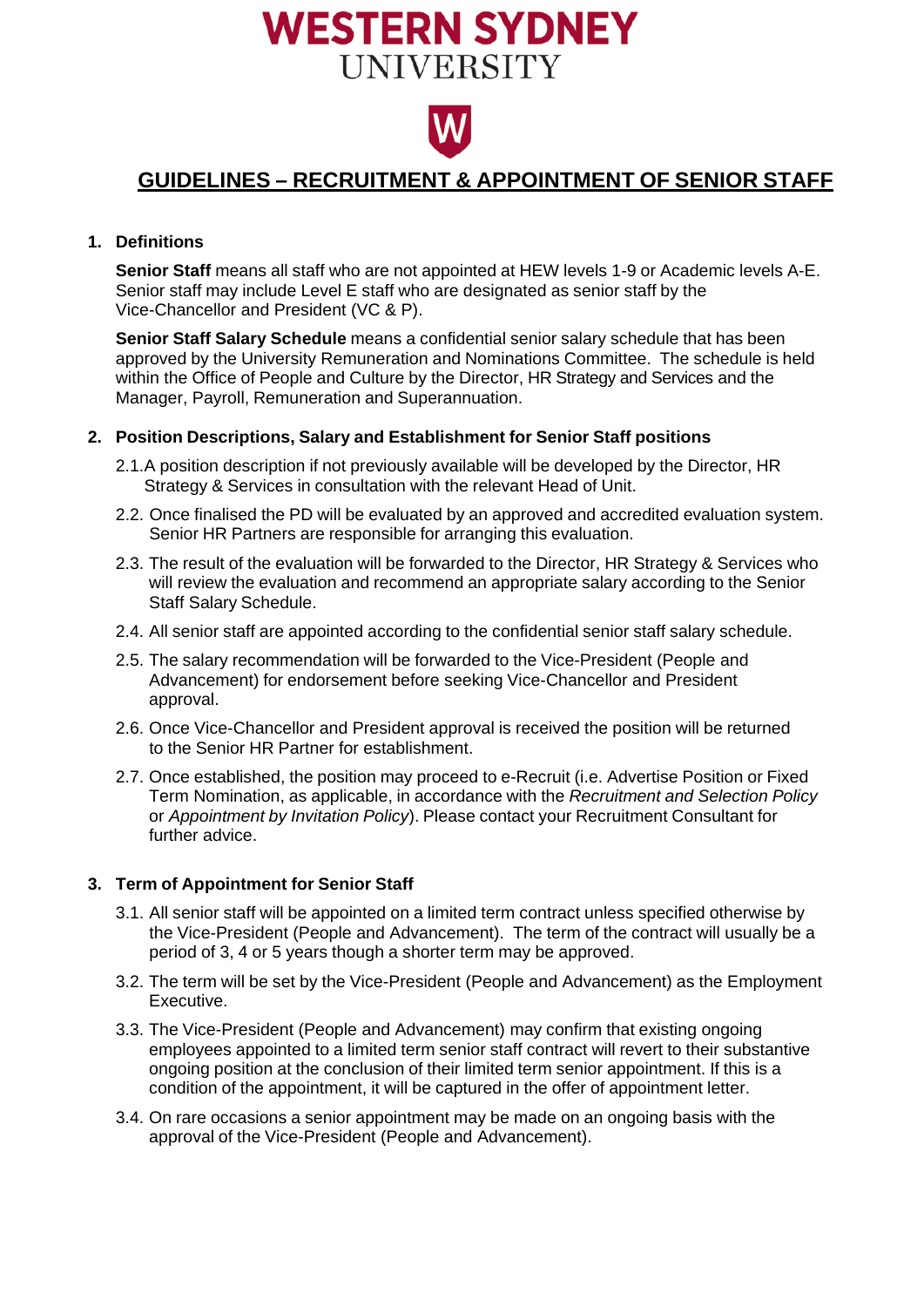#### **4. Process for Senior Staff Recruitment**

4.1. Senior Staff appointments should follow the usual process for recruitment approvals via e-Recruit and in accordance with the *Delegations (Administrative) Policy*.

Following approval of funding of the position, approval and evaluation of the Position Description and establishment of the position on Alesco, requisitions are to be submitted by the Hiring Manager into e-Recruit to:

- a. advertise the position (and/or arrange executive search) as per the *Recruitment and Selection Policy;* or
- b. nominate a fixed term appointment as per the *Appointment by Invitation Policy.*
- 4.2. Where executive search is required, such as senior academic and professional roles, specialist or hard to fill roles, the usual approval processes as stated above also apply. For further information or assistance, please contact your Recruitment Consultant.

Please contact your partnership team for further advice.

#### **5. Letters of Offer to Senior Staff**

- 5.1. Letters of Offer for senior staff are prepared by the relevant partnership team and then must be reviewed by the Director, HR Strategy & Services prior to signature and dispatch.
- 5.2. Letters of Offer for senior staff will be signed by the Vice Chancellor, Vice-President (People and Advancement), or Director, HR Strategy & Services.

#### **6. Advice on Superannuation and Salary Packaging for Senior Staff**

6.1. Requests for advice on superannuation as it affects senior staff and advice on possible salary packaging options must be referred to the Manager, Payroll, Remuneration and Superannuation.